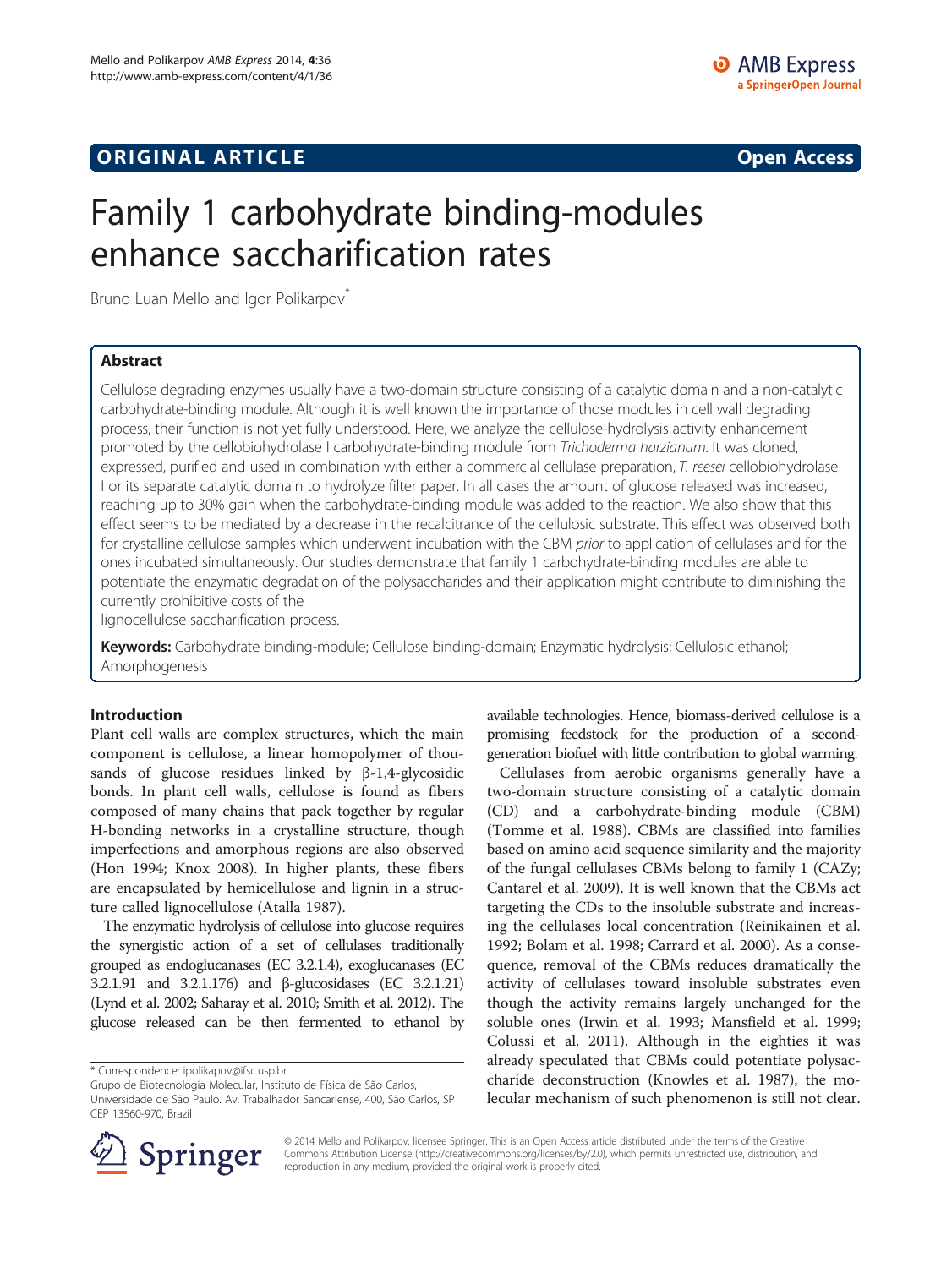While growing body of evidence shows that CBMs from the family 1 might have a disruptive function (Din et al. [1991](#page-5-0); Gao et al. [2001;](#page-5-0) Xiao et al. [2001](#page-5-0); Pinto et al. [2004](#page-5-0); Wang et al. [2008;](#page-5-0) Hall et al. [2011\)](#page-5-0) and act to enhance cellulase activity (Gao et al. [2001](#page-5-0); Lemos et al. [2003](#page-5-0); Moser et al. [2008](#page-5-0); Hall et al. [2011](#page-5-0)), this effect is frequently not taken into account (Herve et al. [2010;](#page-5-0) Varnai et al. [2013\)](#page-5-0). The elucidation of molecular mode of CBM action is of both scientific and technological importance, since its understanding may lead to a decrease in the cellulase loads used in the paper, textile and bioethanol industries.

Here, we report the use of a family 1 CBM to increase the saccharification of a model cellulosic substrate. To achieve this goal, the CBHI CBM from T. harzianum  $(CBM_{CBHI})$  was cloned and expressed in *Escherichia coli* fused to a small ubiquitin-like modifier (SUMO). The  $CBM<sub>CBHI</sub>$  was then released from the CBM-SUMO fusion protein by limited proteolysis and purified by size-exclusion chromatography. A commercial cellulase cocktail, the CBHI from Trichoderma reesei (TrCBHI) and the CBHI CD from T. reesei  $(CD_{CBHI})$  were then supplemented with the purified CBM and the activity enhancement on the filter paper hydrolysis was analyzed.

## Material and methods

## Cloning of CBM<sub>CBHI</sub>

Standard molecular biology techniques were used as described elsewhere (Michael and Joseph [2012\)](#page-5-0). A plasmid cloned previously by our group with the gene for cellobiohydrolase I from Trichoderma harzianum [GenBank: AF223252.1] (Bogo et al. [2010\)](#page-5-0) was used to amplify the  $CBM<sub>CBHI</sub>$  sequence by polymerase chain reaction (PCR) with specific oligonucleotides. The forward primer added LVPRGS thrombin cleavage site to the N-terminal of the CBMCBHI sequence. The forward primer 5′- AAGCTT TACTGGTGCCACGCGGTTCTACACACTACGGCC AG-3′ and reverse primer 5′- CGCGGAACCAGCTC GAGTCATTACAGGCACTGAGAGTAGAATG-3′ contained cut sites for HindIII and XhoI respectively. The PCR product was purified from a 1% agarose gel using the Promega Wizard SV gel purification kit (Promega, Fitchburg, USA). Then, it was cloned into the linear pGEM-T vector (Promega) and transformed into Escherichia coli DH5α chemical competent cells. Transformants carrying the  $CBM<sub>CBHI</sub>$  gene were identified by ampicillin resistance and β-galactosidase blue/white screening. pGEM-T + CBM was isolated using Promega Wizard Plus SV miniprep DNA purification system. The recombinant plasmid and pSMT3 expression vector, which encodes a 6His-SUMO N-terminal tag (Mossessova and Lima [2000](#page-5-0)), were digested with HindIII and XhoI. The digested fragments were purified from 1% agarose gel as above, ligated using Promega T4 DNA ligase and transformed into E. coli DH5α. pSMT3 + CBM was extracted from single colonies that could grow in presence of kanamycin 50 μg/mL, sequenced to be sure there were no unwanted mutations and used to transform E. coli Rosetta (DE3) strain. Colonies that could grow in presence of kanamycin 50 μg/mL and chloramphenicol 34 μg/mL were tested for protein production on a small scale. Cells that could overexpress the CBM-SUMO fusion protein were frozen away at -80°C with 20% glycerol.

#### $CBM<sub>CBHI</sub>$  expression and purification

50 mL cultures of E. coli carrying the CBM-SUMO gene were grown overnight on 2XYT medium in presence of kanamycin (50 μg/mL) and chloramphenicol (34 μg/mL) at 37°C and used to inoculate 1 L of the same medium. The cultures were grown under constant shaking at 37°C until the optical density at 600 nm reached 0.8. Expression was induced by addition of 1 mM IPTG and carried out for 4 hours. The cells were harvested by spinning down the cultures at 14,000 g for 15 minutes. Next they were suspended in 20 mL of lysis buffer containing 20 mM Tris-HCl, 300 mM NaCl, 5 mM imidazole, 1 mM dithiothreitol (DTT), 1 mM phenylmethylsulfonylfluoride (PMSF), pH 8.0. Finally, the cell suspension was freezedthawed, sonicated for 6 minutes and centrifuged at 34,000 g for 30 minutes. The supernatant was loaded on a column with 2 mL of nickel-nitrilotriacetic acid (Ni-NTA) resin (Qiagen, Crawley, UK) previously equilibrated with 10 volumes of lysis buffer. The column was washed with 4 volumes of wash buffer (20 mM Tris-HCl, 1 M NaCl, 5 mM imidazole, 5% (v/v) glycerol, pH 8.0) and the recombinant protein was eluted with 4 volumes of elution buffer (20 mM Tris-HCl, 100 mM NaCl, 300 mM imidazole, 5%  $(v/v)$  glycerol, 1 mM DTT, pH 8.0). The CBM-SUMO was further purified using Superdex™ 75 16/60 (GE Healthcare Biosciences Corporation, Picataway, USA) column previously equilibrated with 20 mM Tris-HCl, 150 mM NaCl, pH 8.0. The sample purity was determined by sodium dodecyl sulphate-polyacrylamide gel electrophoresis (SDS-PAGE) and Comassie blue staining.

The CBM<sub>CBHI</sub> was obtained cleaving the fusion protein with 1 U/mg of thrombin at 18°C overnight. It was purified by size-exclusion chromatography as described above.

## Activity assays

The cellulosic substrate Whatman filter paper No. 1 was purchased from Sigma-Aldrich (St. Louis, USA). The TrCBHI,  $CD_{CBHI}$  and Accellerase® 1500 (Genencore, Rochester, USA) cellulase preparation were used for hydrolysis. Production and purification of native TrCBHI and its  $CD_{CBHI}$  was done following the same protocols used for the homologous protein from T. harzianum (Colussi et al. [2010\)](#page-5-0). Hydrolysis was carried out in PCR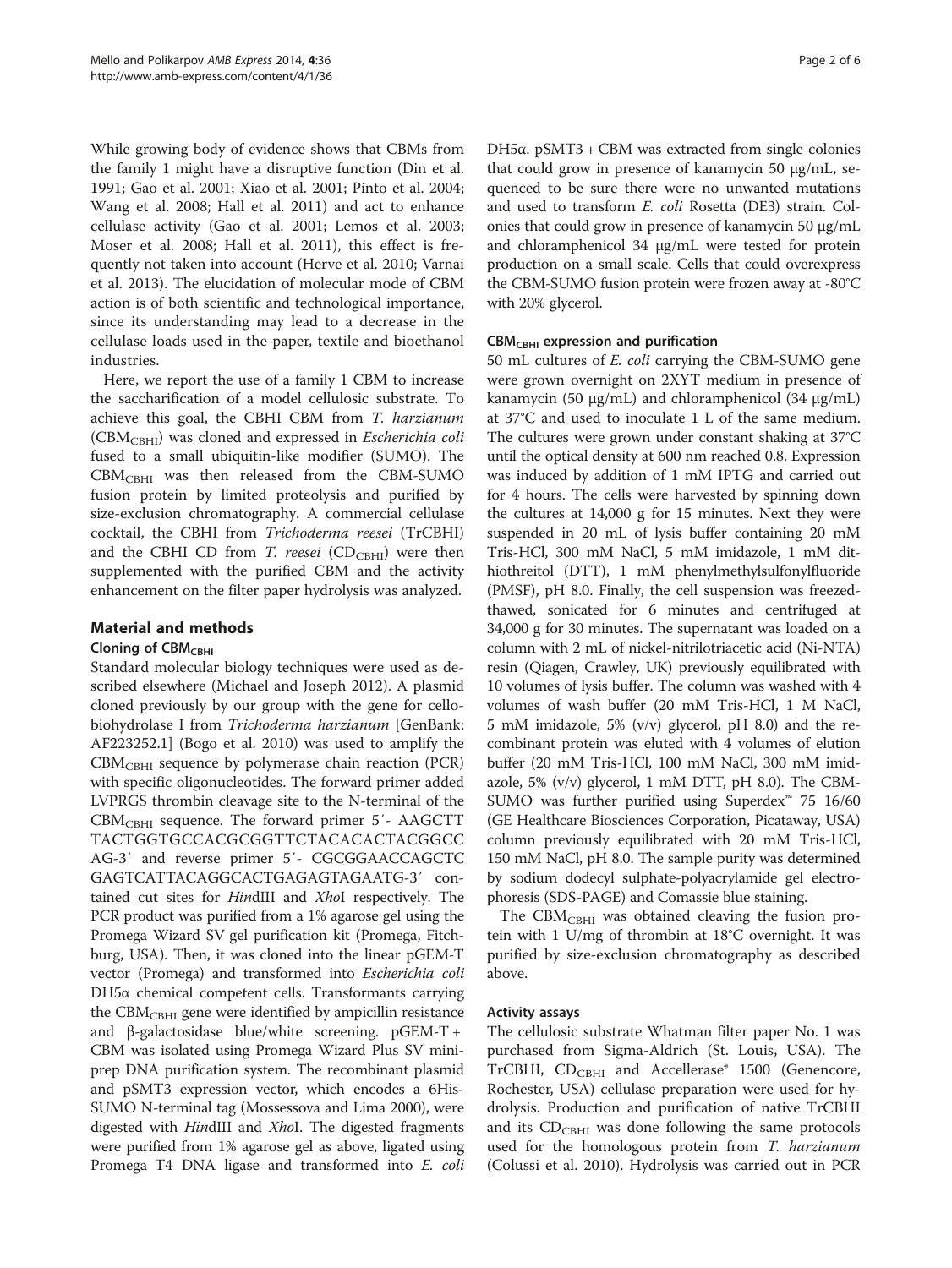plates and 3 mg filter paper discs were used as substrate. To each well 50 μL of CBM-SUMO or CBM<sub>CBHI</sub> in 50 mM citrate buffer (pH 5.0) was added. The buffer alone and SUMO in 50 mM citrate buffer (pH 5.0) were used as negative controls. The reaction was started by adding 20 μL of Accellerase® 1500,  $CD_{CBHI}$  or TrCBHI properly diluted in the same buffer. Reactions were performed in quadruplicate at 50°C. The amount of soluble reducing sugar released by the enzymes was calculated with the dinitrosalicylic acid (DNS) assay (Ghose [1987](#page-5-0)) using glucose as a standard. Buffer, protein and substrate blanks were measured for every assay and were subtracted from the experimental data.

## Results

## $CBM<sub>CBHI</sub>$  expression and purification

The CBM<sub>CBHI</sub> gene was overexpressed in  $E$ . coli fused to a 6His-SUMO tag. The tag allowed expression, purification and easier concentration of the protein, as the  $CBM<sub>CBHI</sub>$  has a molecular weight (MW) of only 3.8 kDa and the CBM-SUMO MW is 19.2 kDa. More than 40 mg of the recombinant protein construct was obtained per liter of culture. We also tried to clone and express the  $CBM<sub>CBHI</sub>$  alone, but no expression was detected, probably because small proteins are quickly degraded inside the cell (Cheng and Patel [2004\)](#page-5-0). Figure 1 shows results of the CBM-SUMO purification steps. After Ni-NTA affinity chromatography the sample was loaded on a gel-filtration column to purify it from high MW contaminants and also from low MW contaminants that were released with the cell lysis but could not be visualized by SDS-PAGE. The fusion protein was then



in E.coli Rosetta (DE3). Lane 1, molecular weight standard; lane 2, lysate soluble fraction from E. coli induced with IPTG; lane 3, proteins that did not bind to Ni-NTA resin; lane 4, proteins eluted from Ni-NTA resin with wash buffer; lane 5, protein eluted from Ni-NTA resin with 300 mM imidazole; lane 6, pure CBM-SUMO eluted from size-exclusion chromatography.

cleaved by thrombin and the released  $CBM_{CBHI}$  was purified by gel-filtration chromatography. CB $M_{CBHI}$  elution was monitored by absorbance at 280 nm, but it could not be visualized by SDS-PAGE due to its low MW.

#### Hydrolysis reactions

We first incubated different ratios (w/w) of CBM-SUMO or CBM<sub>CBHI</sub> with TrCBHI or  $CD_{CBHI}$  for 1 h and calculated the overall cellulase activity. A clear increase in the rate of filter paper hydrolysis was observed either when  $TrCBHI$  was supplemented with  $CBM_{CBHI}$  or its SUMO-fusion construct (CBM-SUMO). The boost in TrCBHI cellulase activity was approximately constant and close to 25% (within the experimental errors), no matter what ratios of  $CBM_{CBHI}$  to TrCBHI were applied (within 70:1 to 1:2 range of CBM-SUMO:TrCBHI w/w ratios and  $CBM_{CBHI}$  at the same molar concentration of CBM-SUMO; Figure [2A](#page-3-0)). On the contrary, CBM-SUMO effect over TrCBHI activity was negative at very high excess of CBM-SUMO over TrCBHI (-10% at 70:1 w/w ratio, Figure [2A](#page-3-0)). At smaller CBM-SUMO doses, its addition had positive synergy with the TrCBHI in filter paper hydrolysis, reaching about 30% at 1:2 CBM-SUMO:TrCBHI (w/w) ratio. The TrCBHI activity improvement promoted by CBM-SUMO and CBM<sub>CBHI</sub> is about the same when the ratio (w/w) of CBM-SUMO: enzyme was 5:1 or less (Figure [2](#page-3-0)A). Notably, smaller enhancement effect and larger negative contributions at high CBM-SUMO doses were observed when  $CD_{CBHI}$ was used in the assays (Figure [2B](#page-3-0)).

To analyze the influence of the  $CBM<sub>CBHI</sub>$  addition on the activity of commercial enzymatic preparation, we tested its synergy with the Accellerase® 1500. Thus, we incubated different ratios of CBM-SUMO to Accellerase® 1500 for 1 h and calculated the increase in cellulase activity. CBM-SUMO was used in place of  $CBM_{CBHI}$  because the previous experiment showed that the cellulase activity improvement of the former construct was the same or higher for ratios (w/w) 5:1 or less of CBM:enzyme. As shown in Figure [2](#page-3-0)C, there was a steady activity improvement reaching values as high as 30% when a ratio of 1:1 (w/w, CBM-SUMO:enzyme) was used. No reducing sugar could be detected when only CBM-SUMO was incubated with the substrate. We observed an enhancement of about 5% even when the ratio was as small as 1:100. To test a substrate memory effect we compared direct addition of CBM-SUMO to the enzymatic preparation with the pretreatment of the filter paper with CBM-SUMO prior to the enzymatic hydrolysis reaction. We observed the same improvement in both cases. No improvement in the enzymatic preparation activity was detected upon addition of CBM-SUMO when the soluble carboxymethyl cellulose was used as substrate.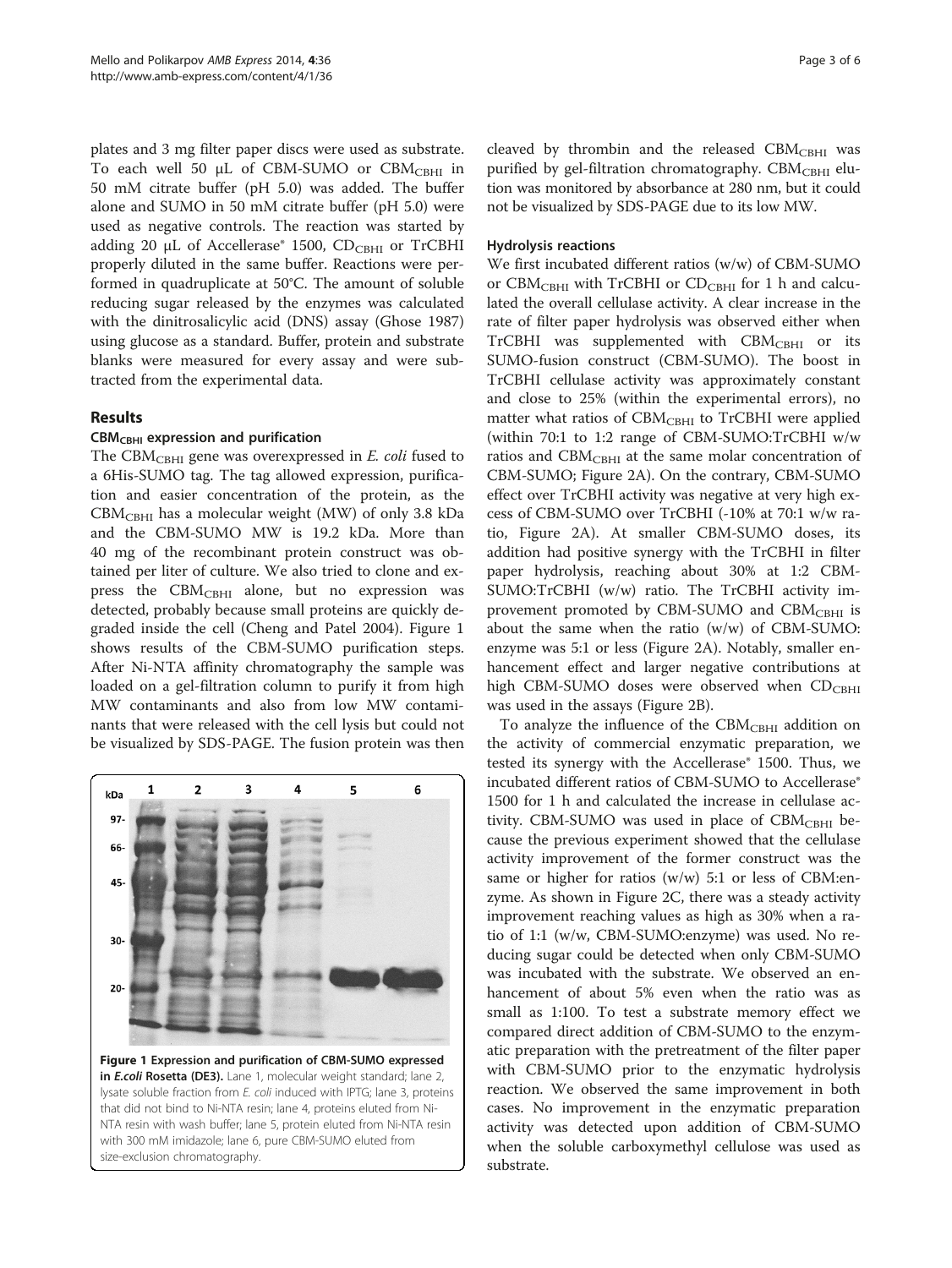<span id="page-3-0"></span>

The best ratio of CBM-SUMO to enzymatic preparation (1:1, on w/w basis) was then used to monitor the hydrolysis of filter paper over time. Surprisingly, the saccharification improvement was about 30% and this gain was constant over time (Figure [3](#page-4-0)).

## **Discussion**

Currently, the main function of CBMs is considered to be to target the CDs to the insoluble substrate, thus increasing the effective cellulase concentration on the polysaccharide surface (Reinikainen et al. [1992;](#page-5-0) Bolam et al. [1998](#page-5-0); Carrard et al. [2000](#page-5-0)). However, there is a growing body of evidence showing that CBMs from bacterial (Din et al. [1991;](#page-5-0) Moser et al. [2008](#page-5-0)) and fungal cellulases (Gao et al. [2001;](#page-5-0) Xiao et al. [2001](#page-5-0); Lemos et al. [2003](#page-5-0); Pinto et al. [2004](#page-5-0); Wang et al. [2008;](#page-5-0) Hall et al. [2011](#page-5-0)) act in the amorphogenesis of cellulose. On the other hand, several studies reported that CBMs have no disruptive activity (Gill et al. [1999;](#page-5-0) Carrard et al. [2000;](#page-5-0) Saloheimo et al. [2002\)](#page-5-0) or do not increase the saccharification rates if incubated simultaneously with a cellulase cocktail (Hall et al. [2011](#page-5-0)). To address this contradictory evidence we set out to study the effect of addition of CBMs on the filter paper hydrolysis

by the well-studied TrCBHI, its catalytic domain and a commercial cellulase cocktail.

When the ratios (w/w) of  $CBM_{CBHI}$  or  $CBM-SUMO$ to TrCBHI was 5:1 or less the observed increase in the activity was the same within the experimental errors. This can be explained by the fact that the SUMO does not interact with cellulose, what was confirmed by the negative controls (results not shown). This might be relevant for application point of view because it is easier and cheaper to produce CBM-SUMO than  $CBM<sub>CBHI</sub>$  as the production of the former construct does not involve partial digestion and further purification steps. When the ratio between CBM to TrCBHI was 10:1 or higher the overall cellulase activity decreases for reactions in presence of CBM-SUMO but not for the ones in presence of CBM<sub>CBHI</sub>. As the activity did not decrease when  $CBM<sub>CBHI</sub>$  was added at the same molar concentration, it probably means that the cellulose binding sites were not saturated. However, the SUMO domain of the CBM-SUMO fusion protein is about 4 times bigger than the  $CBM<sub>CBHI</sub>$ . Therefore, the CBM-SUMO might lead to a steric hindrance at the cellulose accessible surface before the binding sites saturation was observed. As a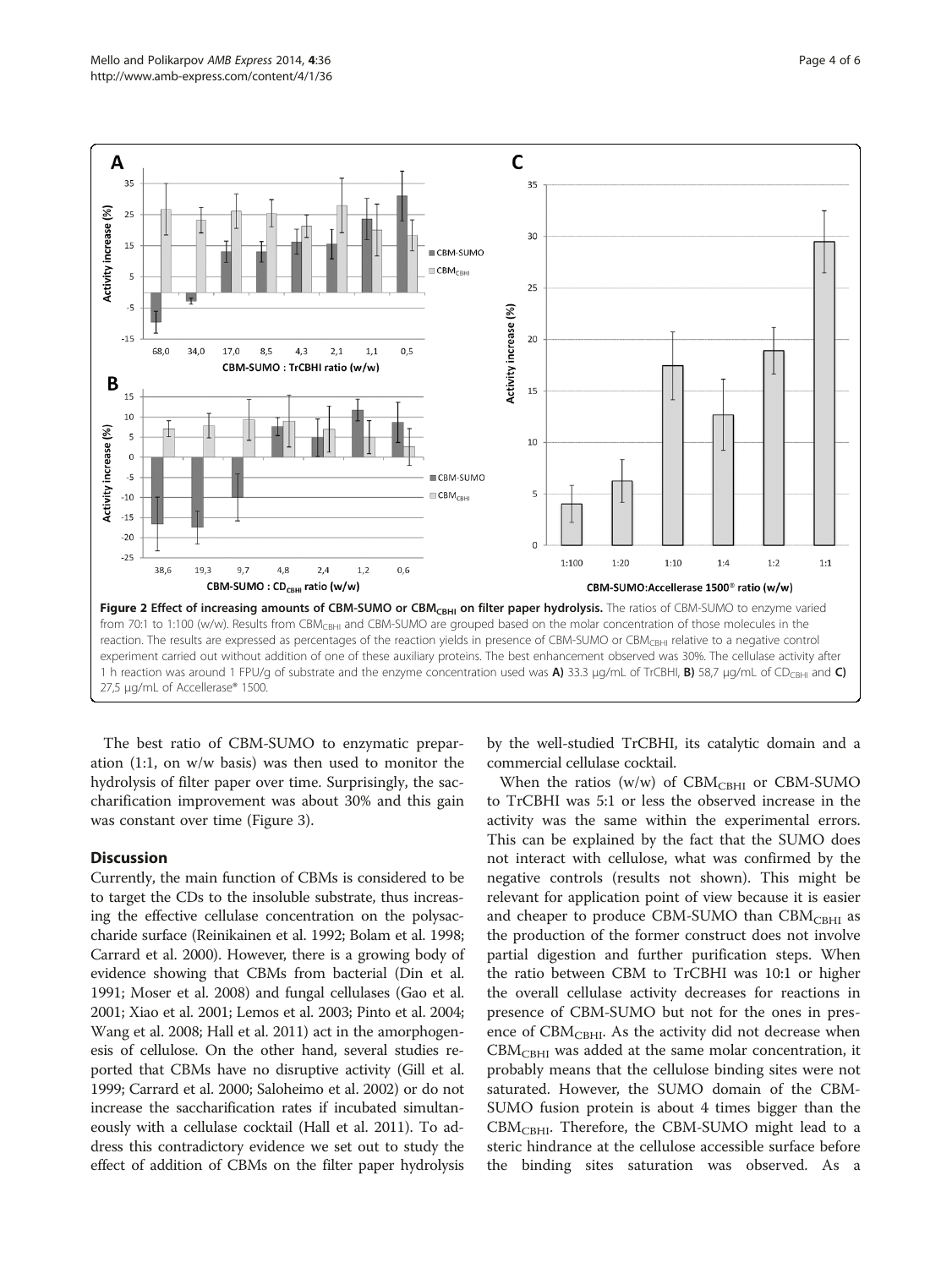<span id="page-4-0"></span>

consequence, the steric exclusion effect hampered the approximation of TrCBHI to cellulose, thus decreasing the observed activity. This result agrees with the negatively cooperative adsorption of CBHI CBM from T. reesei fused to a red-fluorescent protein observed by Sugimoto et al. ([2012\)](#page-5-0). The effect observed when CDCBHI was used in place of TrCBHI was similar. However, the CBM-SUMO hindrance was stronger and activity–boosting effect was weaker for both CBM-SUMO and  $CBM<sub>CHII</sub>$  reaching 12% or less.

When CBM-SUMO was incubated with a commercial cellulase preparation, our results clearly show that it does enhance cellulase activity, particularly at low cellulase loadings (about 1 FPU/g of substrate). It is important to mention that although the loading at which considerable enhancement of cellulose hydrolysis was detected is not very high, it is close to or within the range of the loadings currently used for cellulosic biomass deconstruction in cellulosic bioethanol production studies (3 to 15 FPU/g of substrate range) (Taherzadeh and Karimi [2007](#page-5-0)). With that in mind, how can we explain that in previous studies no improvement in cellulose hydrolysis was detected when the CBM incubation was simultaneous (Hall et al. [2011](#page-5-0))? One possible explanation is that the authors used a higher cellulase loading. Indeed, our experiments clearly show that the CBM-promoted enhancement of cellulosic activities of the commercial enzymatic preparation is dose-dependent. We could not detect significant activity improvements at cellulase loadings of 2 FPU/g of substrate or higher.

What is the molecular basis for such enhancement of cellulase activity? The observed enhancement might be result of hydrogen bond disruption between cellulose chains, rendering the substrate less recalcitrant for

hydrolysis as has already been demonstrated for other CBMs (Gao et al. [2001](#page-5-0); Xiao et al. [2001](#page-5-0); Pinto et al. [2004](#page-5-0); Wang et al. [2008\)](#page-5-0). Our experimental evidence of the boost in enzymatic hydrolysis yields for the crystalline cellulosic substrate which underwent incubation with CBM *prior* to application of cellulases clearly indicate that the synergistic effect between the CBMs and the cellulases should be mediated by the decrease in recalcitrance of the substrate.

Although many more studies are needed to understand in detail the substrate modifications promoted by CBMs, the fact that they can enhance cellulose hydrolysis yields at low cellulase loadings, is clearly very important for development of cost-effective processes of cellulose saccharification, which is one of the major bottlenecks for cellulosic bioethanol production.

Our study demonstrates that incubation of recombinant  $CBM<sub>CBHI</sub>$  (or its fusion construct with SUMO protein) with a cellobiohydrolase, its catalytic domain or a cellulase commercial preparation has a significant impact on cellulose saccharification when the cellulase activity is in the range of 1 FPU/g of substrate. The boost is up to 30% in glucose yield during filter paper hydrolysis. Thus, family 1 CBM addition to cellulase preparations might provide an alternative method to reduce the amount of enzymes needed to deconstruct cellulosic biomass, which might have direct impacts on the paper, textile and bioethanol industries.

#### Competing interest

The authors declare that they have no competing interest.

#### Acknowledgments

The authors are grateful to FAPESP and CNPq for the financial support for this work via grants # 2009/05349-6, 2008/56255-9 and 2010/52362-5 (FAPESP) and grant # 490022/2009-0 (CNPq).